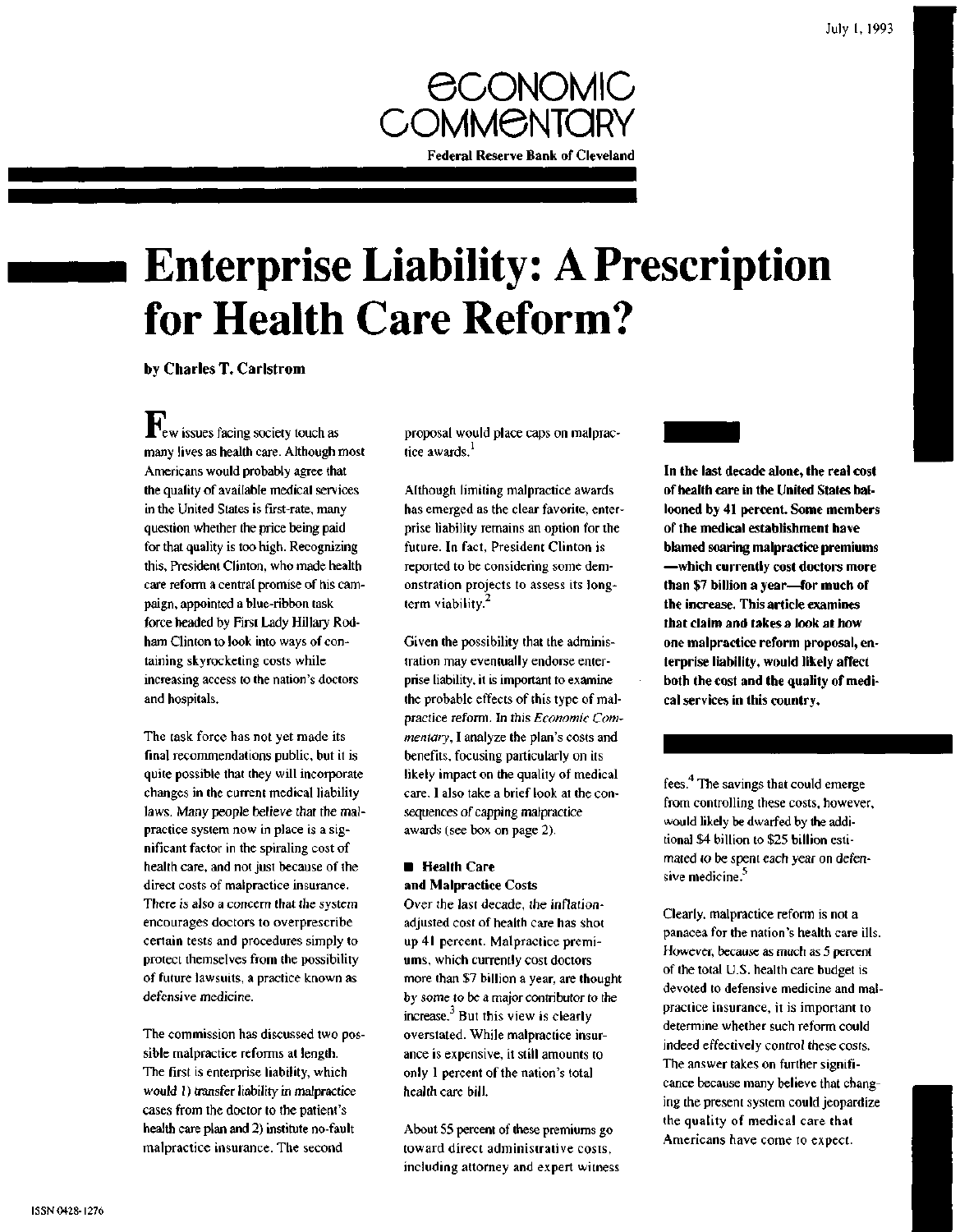## **• The Potential Benefits of Enterprise Liability**

Critics of the current system say that reining in malpractice costs is not only overdue, but that the system is administered so poorly that potential changes would have almost no effect on the quality of health services. They contend that most malpractice awards have little to do with actual malfeasance.

Joseph Newhouse and Paul Weiler, who rank among the nation's leading health policy experts, argue for two major changes in the current malpractice insurance system (see footnote 3). First, they contend that legal liability should be shifted from the individual physician to the patient's health care provider.<sup>6</sup> Second, they would institute no-fault insurance covering all medically caused injuries, not just those caused by negligence. Taken together, these changes are known as enterprise liability.

The idea behind transferring liability from doctors to patients' health care plans is to eliminate the high cost of defensive medicine. Currently, doctors have an incentive to order excess tests — which they do not pay for — to help reduce the likelihood of being named in a malpractice suit. Shifting malpractice liability from the physician to the party that pays for the tests means that a patient's insurance company would absorb the costs and reap the benefits of any testing. Thus, insurers would be less likely than doctors to agree to procedures having little potential medical benefit.

Making health plans liable for malpractice damages would also lower administrative expenses by reducing the number of claimants in such suits. Now, most malpractice cases involve a patient who is suing not just his doctor, but the hospital, the anesthesiologist, the nurse, and any number of other individuals directly or indirectly associated with his medical care. Under enterprise liability, the insurance company would be the only defendant.<sup>7</sup>

Newhouse and Weiler's second proposal, expanding liability to include all medically caused injuries and not just those caused by negligence, is modeled after workers' compensation. Here, liability for all on-the-job injuries falls on the employer, who pays a premium to cover the costs of administering the system. The plan is considered no-fault in that payment does not depend on whether the injury was caused by negligence on the part of the firm or the worker.

Newhouse and Weiler believe that this change would also reduce administrative expenses, for two reasons. First, plans such as workers' compensation usually provide a standard scale of damages for certain types of injuries. Second, no-fault insurance would eliminate the high cost of proving negligence in court while reducing the uncertainty about whether the claimant will be held responsible for the injury. Reducing uncertainty and increasing the uniformity of judgments would likely dampen the injured party's incentive to go to trial to bet on a particular outcome.

Newhouse and Weiler contend that, taken together, these two changes would dramatically cut administrative costs, from 55 percent of total malpractice premiums to closer to the 20 percent associated with workers' compensation.<sup>8</sup> The bulk of the savings would probably be due to the no-fault provision of enterprise liability rather than to the transfer of liability away from doctors.

## **• Malpractice and Health Care Quality**

In the eyes of many, the major problem with instituting enterprise liability is that the present system, though imperfect, increases the safety of medical care by punishing negligent doctors. Simply transferring liability from the physician to a health plan, critics argue, could erode this protection.

But the effect of this change alone would depend on whether physicians have better information about their own abilities than do patients or their health insurance companies. In a world where all parties have free access to information, legal placement of liability would make no difference. The party that actually

## **AN ALTERNATIVE PROPOSAL**

**An alternative to enterprise liability being considered by the Clinton administration is capping malpractice awards. The argument behind this type of tort reform is that juries frequently award settlements that are not commensurate with, and sometimes far outstrip, the damages actually incurred by the injured party.**

**Proponents believe that capping malpractice payments will reduce administrative costs both by eliminating the lengthy and expensive appeals process that "excessive" judgments often go through and by increasing the number of malpractice cases settled out of court. The hope is that by reducing the uncertainty surrounding juries' possible decisions, the incentive to go to trial to bet on a particular outcome will be diminished.**

**There are two problems with this plan. First, just as juries' judgments are considered arbitrary, so too are the limits on monetary damages that the caps would impose. If caps are set too low or are allowed to erode over time, then a patient's recourse for receiving poor medical care would be restricted.**

**Second, it is doubtful whether caps would have any significant impact on the cost of medical care. While directly attacking malpractice premiums — which currently constitute I percent of the nation's total health care bill — the plan does little to reduce doctors' incentive to engage in defensive medicine. That's because the major cost of losing a malpractice case is not necessarily the size of the judgment, but the effect that a guilty verdict can have on a doctor's reputation. Thus, even if caps succeeded in cutting malpractice premiums by 33 percent, the net reduction in the nation's total health care bill would still amount to only 0.33 percent.**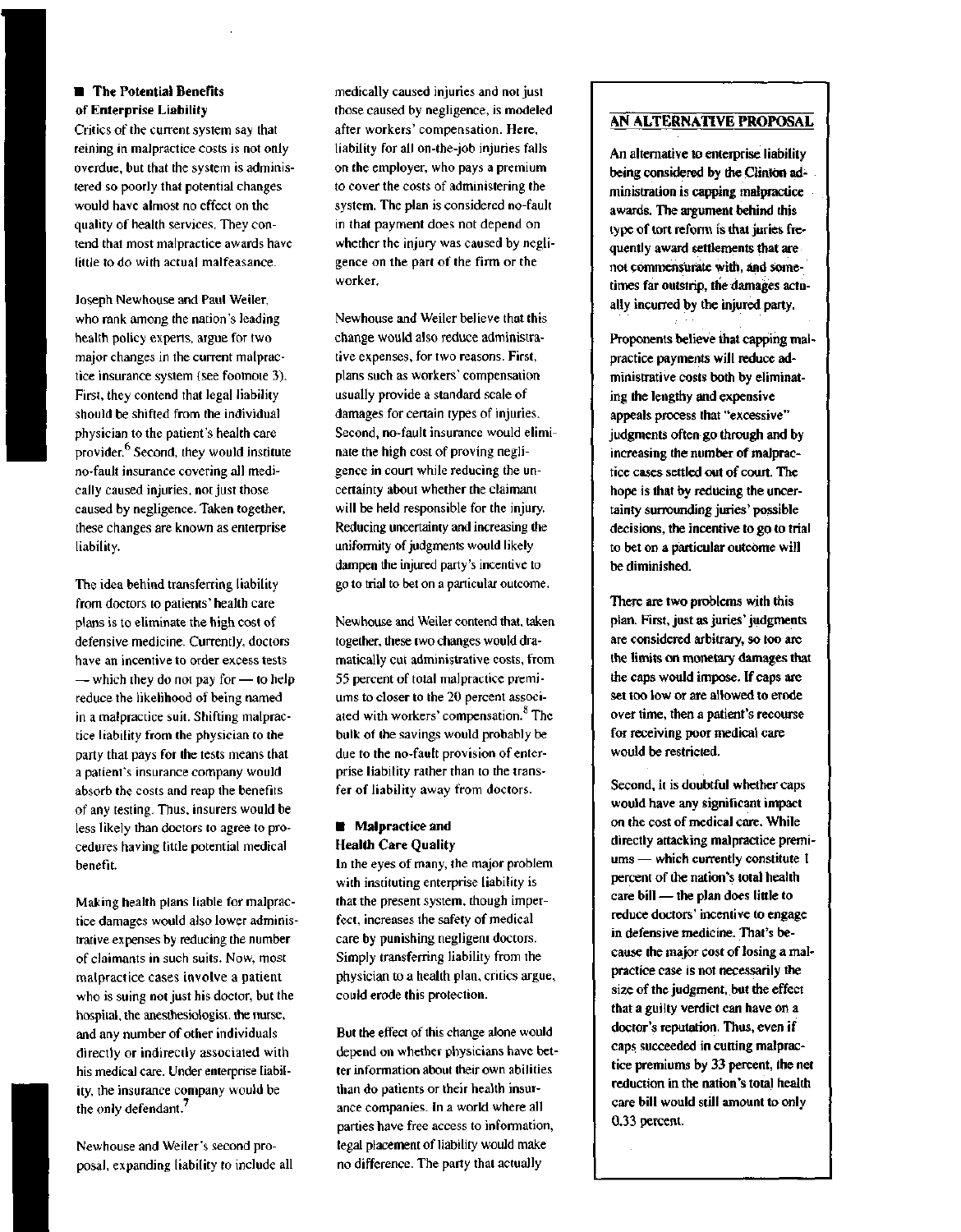bears the ultimate liability would be independent of the party decreed liable by the courts. Even if doctors were not held legally liable, those prone to making mistakes would still pay because the demand for their services would fall and their malpractice premiums would rise.

With full information, it would not matter whether doctors or health insurers were liable for malpractice damages. Under enterprise liability, doctors would no longer have to charge extra to cover expected malpractice costs, and insurers would pay out less in medical claims. The cost of health insurance would remain the same, however, since the additional "profits" collected by the health plans would in essence be used as premiums to pay future malpractice awards.

Unfortunately, full information is an unrealistic assumption in the field of medicine. It is likely that physicians are more aware of their own skills than are patients or patients' insurance companies. Because of this, moral hazard problems could arise if liability is switched from doctors to insurers. Moral hazard is the idea that a person's behavior is affected by liability. In the medical realm, the fear is that the quality of care would suffer because doctors would behave differently once the threat of being sued was removed.

**• Moral Hazard Considerations**

Moral hazard problems associated with enterprise liability could affect health care quality through several channels. First, doctors may no longer have the same incentive to select a specialty according to their comparative advantages. For instance, while many doctors may have the knowledge necessary to be good surgeons, few have the physical skills (dexterity) required. Under the present system, expected malpractice costs would lower anticipated earnings for less adroit doctors and thus discourage them from choosing surgery as a specialty.

Another more ominous possibility is that enterprise liability may cause doctors to exercise less care or to take unnecessary risks when treating patients. For

example, malpractice liability may govern how hard doctors push themselves. A surgeon who has been in the operating room all day and who is both mentally and physically spent currently has an incentive to postpone any additional surgery or to defer to colleagues, since a mistake could mean being hit with a large malpractice suit. Personal liability provides an incentive to set appropriate personal limits.

Malpractice liability can also influence the amount of time a physician spends keeping up with medical advances. To maintain quality, a good doctor must spend time reading the latest medical journals and attending professional conferences. Although this limits income by reducing the amount of time that can be devoted to seeing patients, it is one way to help minimize the chances of being sued for malpractice.

Moral hazard problems are pervasive not only in medicine, but whenever people are not held liable for damages caused by their own actions. Insurance companies, in particular, are well aware of this. One reason automobile insurance firms require deductibles is so that insured drivers will bear some of the costs associated with their actions and hence will be motivated to drive more safely.

#### **• Reputation Effects**

While the moral hazard complications cited above are worth considering, they may in fact overstate the likelihood that medical care would suffer under enterprise liability. Proponents argue that, currently, malpractice insurance creates moral hazard problems for doctors in much the same way that automobile insurance does for drivers.

Although insurance reduces the amount of damages actually paid by a negligent physician, it is clear from the costs associated with defensive medicine that it does not eliminate all of the burden. That's because the cost of being found guilty in a malpractice suit is not simply a matter of how much money is awarded to the injured party. The loss of reputation that negligent doctors must endure, coupled with the fact that future malprac-

tice premiums could become prohibitively expensive, can threaten the livelihood of some practitioners.

If reputation rather than direct financial loss governs a doctor's behavior, then the obvious question is, would the risks associated with losing one's reputation be as great under enterprise liability? For reputation effects to work, others must be aware when a doctor has made a mistake. Under the current system, malpractice suits are the obvious conduit of this information — particularly if the doctor is found guilty.

No-fault malpractice insurance, however, would eliminate the need to prove negligence in court. This means that the amount of information available to the public and to other health plan administrators regarding the quality of a physician's care would be reduced.

But there is another avenue through which reputation effects can operate. Since enterprise liability would make a patient's health plan liable for malpractice damages, it would encourage the trend toward health maintenance organizations (HMOs), where doctors work for specific plans. Plan administrators, fearful of being sued, would likely institute intensive monitoring and screening of their doctors to weed out the bad ones. Chip Kahn, executive vice president of the Health Insurance Association of America, maintains that "insurance companies would have to be breathing down physicians' and hospitals' necks even more than they do now." Frederic Entin, general counsel of the American Hospital Association, echoes that sentiment, arguing that enterprise liability would reduce the autonomy of doctors and hospitals in practicing medicine (see footnote 1).

### **• Conclusion**

There is reason to believe that enterprise liability could reduce malpractice costs by eliminating both extended litigation and the current incentive doctors have to engage in defensive medicine. The savings may not be as large as proponents assert, however, since health plans will have to devote more